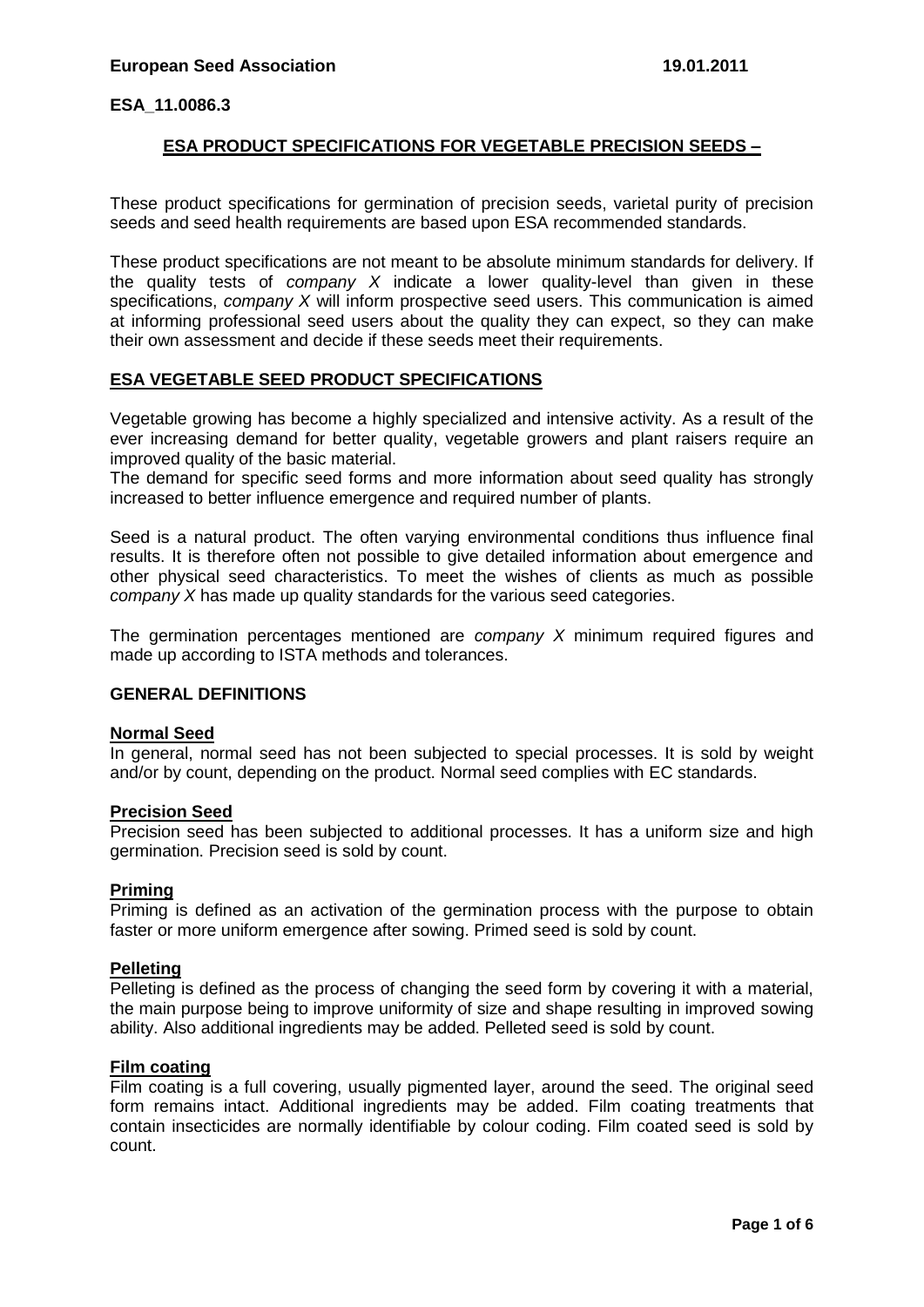# **Glue coating**

Glue coating is a process which fixes the applied crop protection products in an almost dust free manner to the seed. A pigment may be added.

### **Germination**

Germination figures relate to ISTA procedures and are valid at the time of despatch.

# **Varietal purity**

Varietal purity rate is defined as: the percentage of plants from a seed lot that meets the variety description.

## **ESA PRODUCT SPECIFICATIONS FOR VARIETAL PURITY OF PRECISION SEEDS**

| Crop                                         | Minimum % varietal purity<br>for precision seeds |  |
|----------------------------------------------|--------------------------------------------------|--|
| <b>Brassica</b>                              | 93                                               |  |
| Cucumber indoor                              | 99                                               |  |
| Cucumber outdoor                             | (excluding pollinators) 98                       |  |
| Cucumber indoor pickling                     | excluding pollinators) 98                        |  |
| Cucumber outdoor pickling                    | (excluding pollinators) 98                       |  |
| Eggplant                                     | 98                                               |  |
| Lettuce (Butter head, Batavia, Iceberg, Cos) | 98                                               |  |
| Lettuce (other types)                        | 95                                               |  |
| Melon                                        | 98                                               |  |
| Watermelon                                   | 98                                               |  |
| Pepper                                       | 97                                               |  |
| Squash                                       | 97                                               |  |
| Tomato fresh                                 | 98                                               |  |
| Tomato processing                            | 95                                               |  |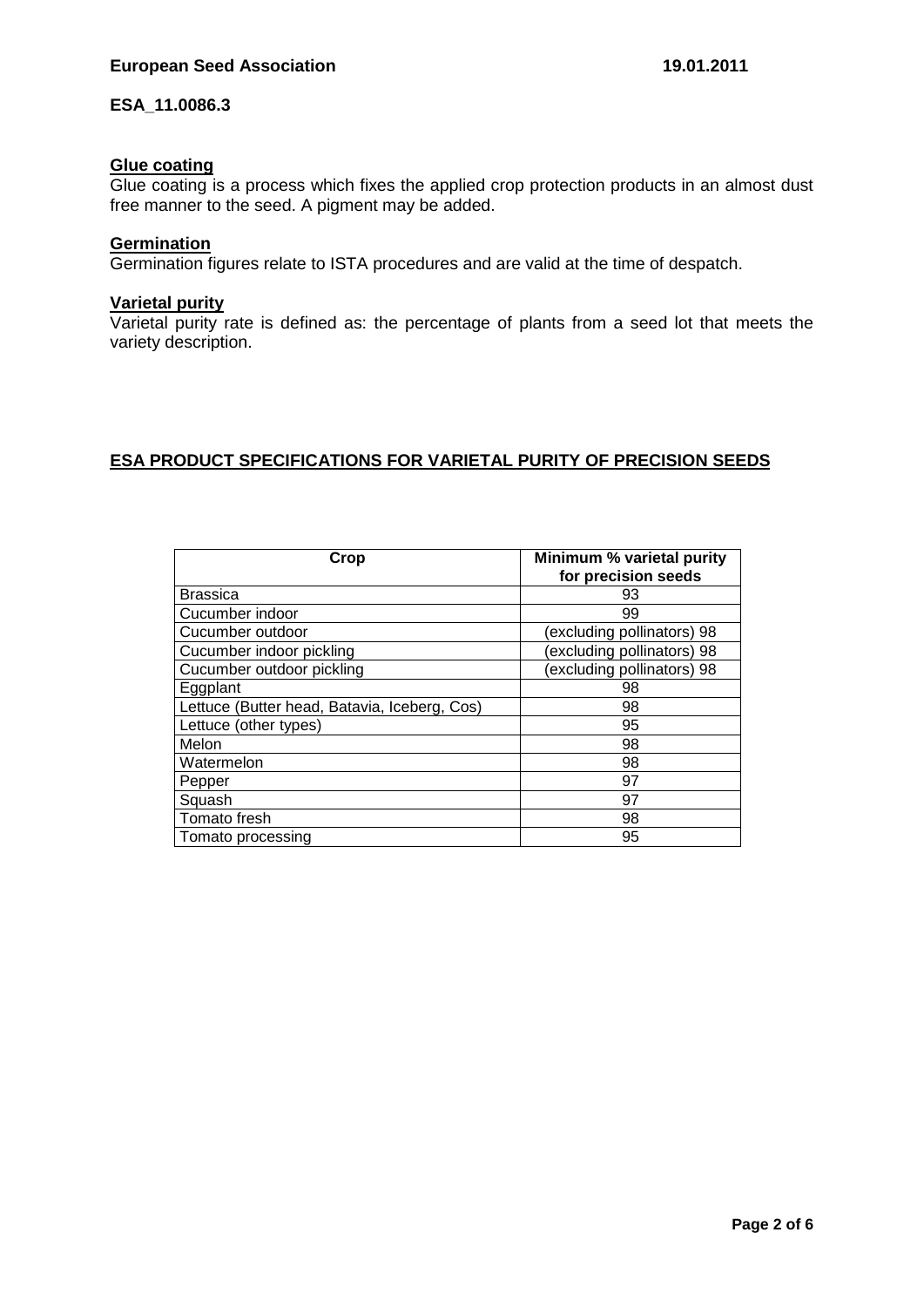# **ESA PRODUCT SPECIFICATIONS OF PRECISION SEED AND PELLETS**

| Crop                        |                               | Precision seed      | <b>Pellets</b> |
|-----------------------------|-------------------------------|---------------------|----------------|
| <b>Asparagus</b>            |                               |                     |                |
|                             | germination 85%               |                     |                |
| <b>Brassica</b>             |                               |                     |                |
|                             | germination<br>90%            |                     |                |
|                             | seed size gradation           | 0,20/0,25 mm        |                |
| <b>Dwarf bean</b>           |                               |                     |                |
|                             | germination 85%               |                     |                |
|                             | 1 unit                        | 100,000 seeds       |                |
| <b>Climbing Bean</b>        |                               |                     |                |
|                             | germination                   | 95%                 |                |
| <b>Broad Bean</b>           |                               |                     |                |
|                             | germination   85%             |                     |                |
|                             |                               | 1 unit 25,000 seeds |                |
| <b>Beetroot (monogerm)</b>  |                               |                     |                |
|                             | germination                   | 80%                 |                |
| <b>Beetroot (multigerm)</b> |                               |                     |                |
|                             | germination                   | 90%                 |                |
| <b>Carrot</b>               | seed size gradation           | $0,50$ mm           |                |
|                             | germination                   | 85%                 |                |
|                             | seed size gradation           | 0,20/0,25 mm        |                |
| <b>Celery/Celeriac</b>      |                               |                     |                |
|                             | germination   90%             |                     | 90%            |
| <b>Chicory Witloof</b>      |                               |                     |                |
|                             | germination 85%               |                     | 85%            |
|                             | seed size gradation           | $0,20/0,25$ mm      |                |
| <b>Corn Salad</b>           |                               |                     |                |
|                             | germination                   | 85%                 |                |
|                             | seed size gradation           | 0,20/0,25 mm        |                |
| <b>Cucumber</b>             |                               |                     |                |
|                             |                               |                     |                |
|                             | indoor, germination           | 92%                 |                |
|                             | outdoor, germination          | 92%                 |                |
|                             | indoor pickling, germination  | 92%                 |                |
|                             | outdoor pickling, germination | 88 %                |                |
| <b>Eggplant</b>             |                               |                     |                |
|                             | germination   90%             |                     |                |
| <b>Endive</b>               |                               |                     |                |
|                             | germination   90%             |                     | 92%            |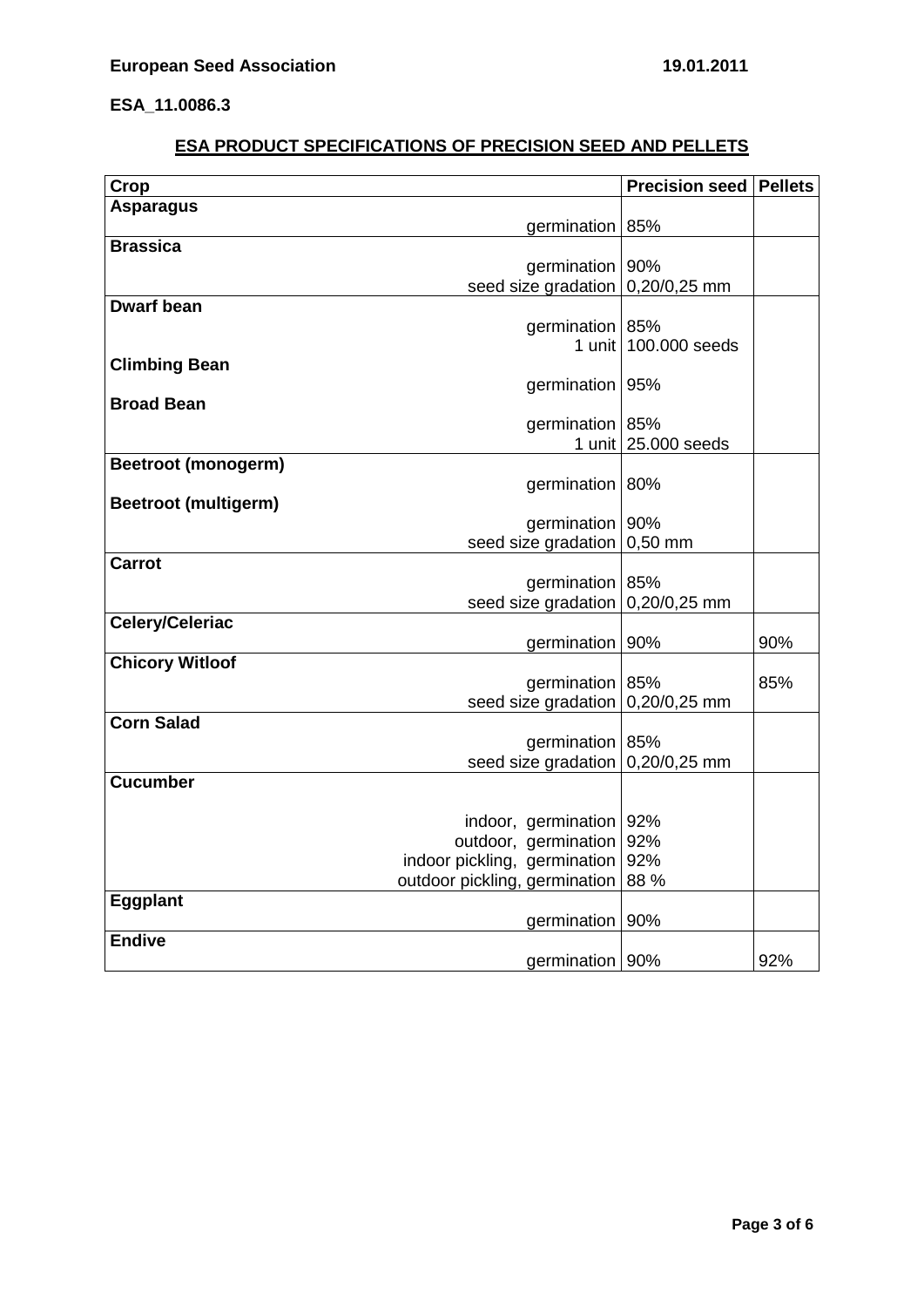| <b>Fennel</b>                      |                                     |                      |     |
|------------------------------------|-------------------------------------|----------------------|-----|
|                                    | germination   90%                   |                      | 90% |
|                                    | seed size gradation                 | 0,20/0,50 mm         |     |
| <b>Leek</b>                        |                                     |                      |     |
|                                    | OP germination   90%                |                      | 90% |
|                                    | F1 germination                      | 85%                  | 85% |
|                                    | seed size gradation                 | 0,20/0,25 mm         |     |
| Lettuce                            |                                     |                      |     |
| Butter head, Batavia, Iceberg, Cos |                                     |                      |     |
|                                    | germination                         | 93%                  | 95% |
| other types                        |                                     |                      |     |
|                                    | germination   93%                   |                      | 95% |
| <b>Melon</b>                       |                                     |                      |     |
| <b>Charentais type</b>             |                                     |                      |     |
|                                    | germination                         | 95%                  |     |
|                                    |                                     |                      |     |
| <b>Other types</b>                 |                                     |                      |     |
|                                    | germination   90%                   |                      |     |
| <b>Onions-bulb</b>                 |                                     |                      |     |
|                                    | Germination 90%                     |                      |     |
|                                    | seed size gradation $ 2,00-2,75$ mm |                      |     |
|                                    |                                     | 1 unit 250,000 seeds |     |
| <b>Onions-bunching</b>             |                                     |                      |     |
|                                    | Germination   90%                   |                      |     |
|                                    | Seed size                           | 0.25mm               |     |
|                                    | 1 unit                              | 250.000 seeds        |     |
| <b>Parsley</b>                     |                                     |                      |     |
|                                    | germination                         | 87%                  |     |
| Pea                                | seed size gradation                 | 0,20/0,25 mm         |     |
|                                    | germination   85% - 88%             |                      |     |
|                                    |                                     |                      |     |
| <b>Radicchio/Sugarloaf</b>         |                                     |                      |     |
|                                    | germination 88%                     |                      | 88% |
| <b>Radish</b>                      |                                     |                      |     |
|                                    | germination                         | 92%                  |     |
|                                    | seed size gradation                 | 0,20/0,25 mm         |     |
| <b>Scorzonera</b>                  |                                     |                      |     |
|                                    | germination                         | 80%                  |     |
| <b>Spinach</b>                     |                                     |                      |     |
|                                    | germination                         | 85%                  |     |
|                                    | seed size gradation                 | $0,75$ mm            |     |
| <b>Sweet corn</b>                  |                                     |                      |     |
|                                    | normal sugary germination           | 90%                  |     |
|                                    | super sweet germination             | 85%                  |     |
| Sweet/Hot pepper                   |                                     |                      |     |
|                                    | germination                         | 90%                  |     |
| <b>Squash</b>                      |                                     |                      |     |
|                                    | germination                         | 92%                  |     |
|                                    |                                     |                      |     |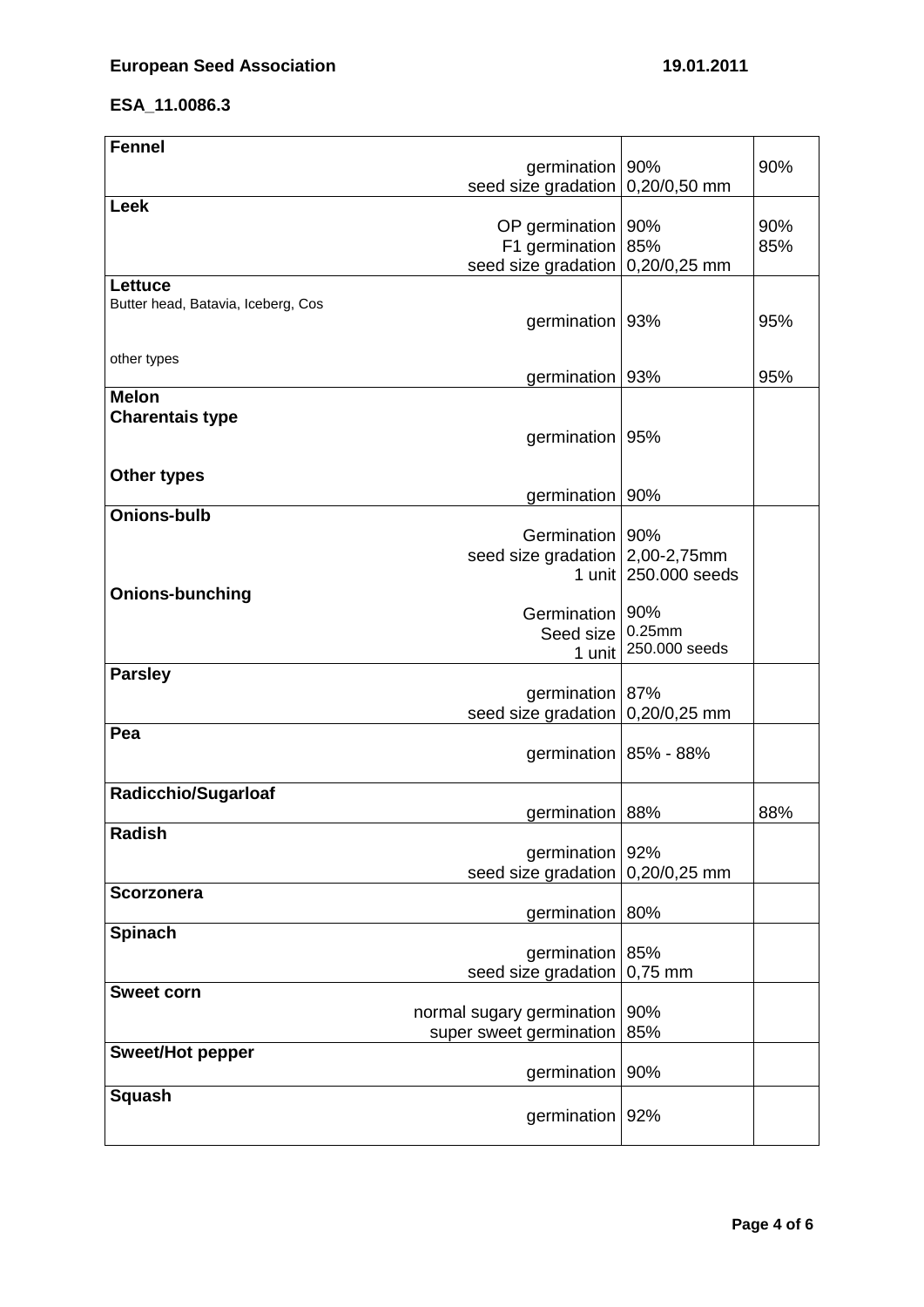| ∣Tomato<br>germination   92%                 |  |
|----------------------------------------------|--|
| Watermelon <br>normal type germination   90% |  |
| seedless type germination   85%              |  |